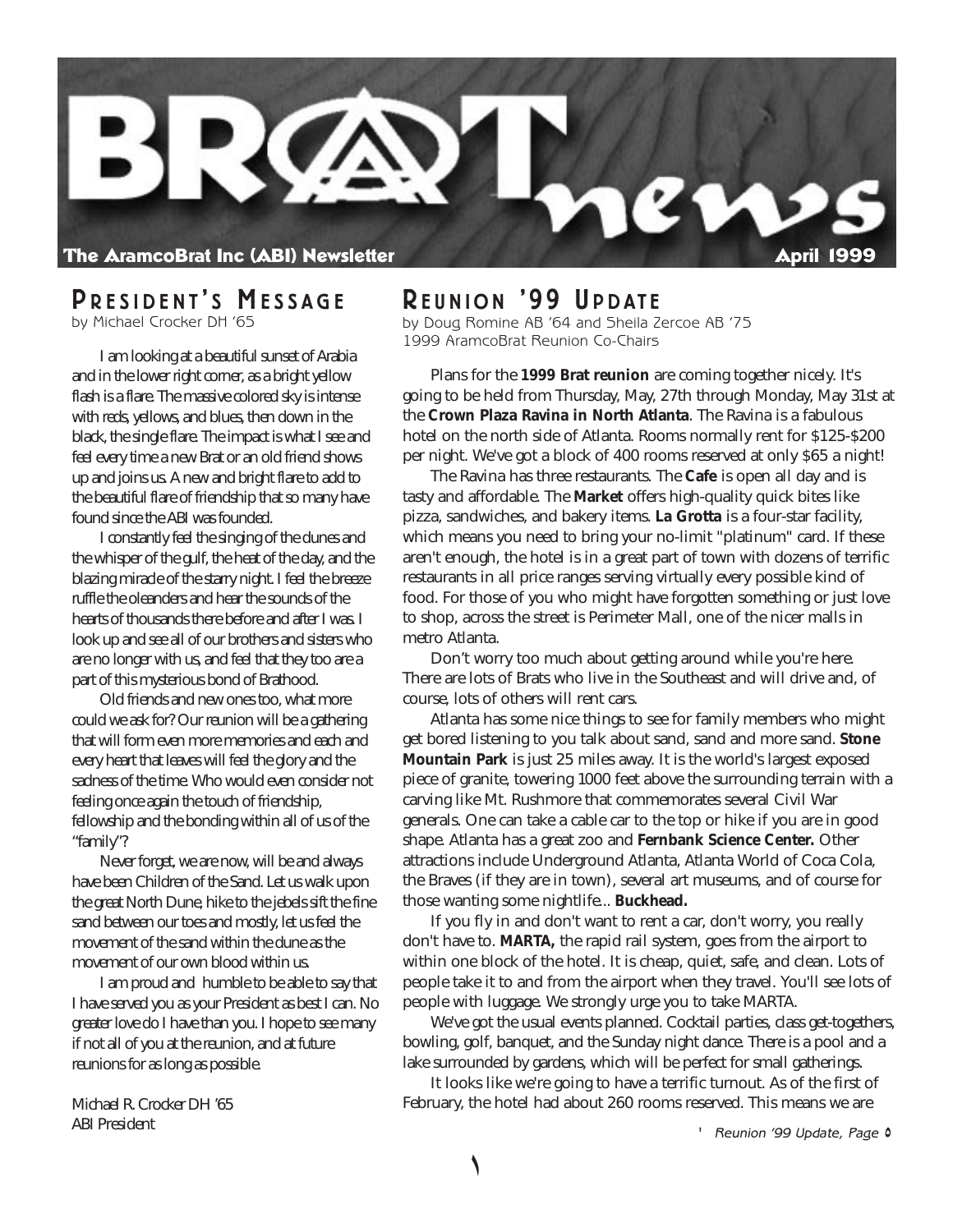# $T$  **REASURER'S REPORT**

by Sarah Manwaring-Mitchell DH '77

| Start Up Funds (1998-99 Board)        | \$9,631.49  |
|---------------------------------------|-------------|
| Income:                               |             |
| Administrative Baksheesh              | 8,345.00    |
| ABI Proceeds (newsletter ads)         | 70.00       |
| <b>Post-Reunion Merchandise Sales</b> | 647.00      |
| <b>Post-Reunion Directory Sales</b>   | 1.270.00    |
| <b>Reunion Registration</b>           | 8.081.00    |
| <b>Donations</b>                      | 5,588.00    |
| <b>Expenses:</b>                      |             |
| <b>ABI Spring 1998 Newsletter</b>     | (2,740.42)  |
| <b>ABI Fall 1998 Newsletters</b>      | (2882.28)   |
| Reunion Start-up/Admin                | (266.67)    |
| <b>Reunion Expenses</b>               | (4,601.00)  |
| <b>Bank Fees</b>                      | (24.36)     |
| <b>Balance:</b>                       | \$23.117.76 |

The ABI wishes to thank all of the 550+ brats who have sent in either the \$15 (domestic) or the \$20 (overseas) Administrative Baksheesh (or AdBak) to help the ABI meet our goals. It is this AdBak money that allows the ABI to operate during the two-year term starting in the November following a reunion. Additionally, we have been very pleased with the amount of donations we have received over the past year. On the next page, you will find a separate report on these donations.

As we approach the 1999 AramcoBrat Reunion in Atlanta, the income statement is starting to reflect reunion expenditures, such as expenses for registration materials, payment for the first reunion shirt order, and deposits for bowling and the DJ for the Sunday night dance. These expenditures will increase significantly in the two months before the reunion and for the two months after the reunion as we close out all final bills. An updated and detailed Treasurer's Report will be available in Atlanta, as it was in Chandler, for any interested parties, and a final report detailing reunion closeout as well as ABI Board closeout for this term will be shown in the Fall 1999 Newsletter.

BRAT CHAT

Brat Chat is an e-mail discussion group for Aramco Brats. The purpose of the list is to provide a friendly and easily accessible environment for discussion of our lives in Saudi Arabia, our lives today, and anything else we want to "talk" about. More than 650 Brats are subscribed to the Chat now, and the number keeps growing. It's free and all you need is e-mail access.

For more information, send a note to Selena Maranjian DH '77 at TMFSelena@aol.com.

### **C L A S S R E P S N E E D E D**

We need Class Representatives for a number of classes. Serving as a Class Rep is a good way to help out your class: you keep your classmates informed about upcoming events, you help keep track of who has moved or gotten married, and you help track down missing Brats.

Class Reps are needed for the following classes:

| $1958 \ldots$ AB, RT | 1989          |
|----------------------|---------------|
| $1962 \ldots$ .AB    | 1990          |
| $1963 \ldots$ .AB    | 1991          |
| 1975  AB, DH, RT     | $1992AB$ , RT |
| $1980 \ldots$ .RT    | 1993AB, RT    |
| $1981 \ldots RT$     | 1994          |
| $1985 \ldots$ AB     | 1995          |
| $1987 \ldots$ .AB    | 1996          |
| $1988$ $AB$ , DH, RT | 1997AB        |
|                      | 1998          |

We also need Class Representatives for all UD classes, except 1984, 1985 & 1988. If you are interested in helping, please contact me at the address below.

A number of classes in the 1997 Directory had no missing brats listed. To update this list, if anyone has a list of the classes(from class yearbooks, Arabian Sun, etc) listed below — would you please send me a copy?

| 1958RT            | $1985 \ldots$ . AB, RT |
|-------------------|------------------------|
| $1980$ RT. UD     | $1986$ $AB$ . $RT$     |
| $1981$ RT. UD     | $1987$ AB, DH, RT      |
| $1982$ AB, RT, UD | $1988$ AB, DH, RT      |
| $1983$ AB, RT     | $1989$ AB, DH, RT      |
| $1984$ RT         |                        |

Thank you.

**Mike Vance RT '52** 120 Olive Mill Road Santa Barbara, CA 93108-2424 mgvance@west.net

### **GOT TREASURES?**

The ABI is still accepting Raffle/Auction donations for the Atlanta Reunion. If you have any items for us, please contact:

> Diana Ryrholm-Geerdes RT '62 4765 Matty Court La Mesa, CA 91941 619-589-8377 ryrholm@aol.com

Thanks for your support.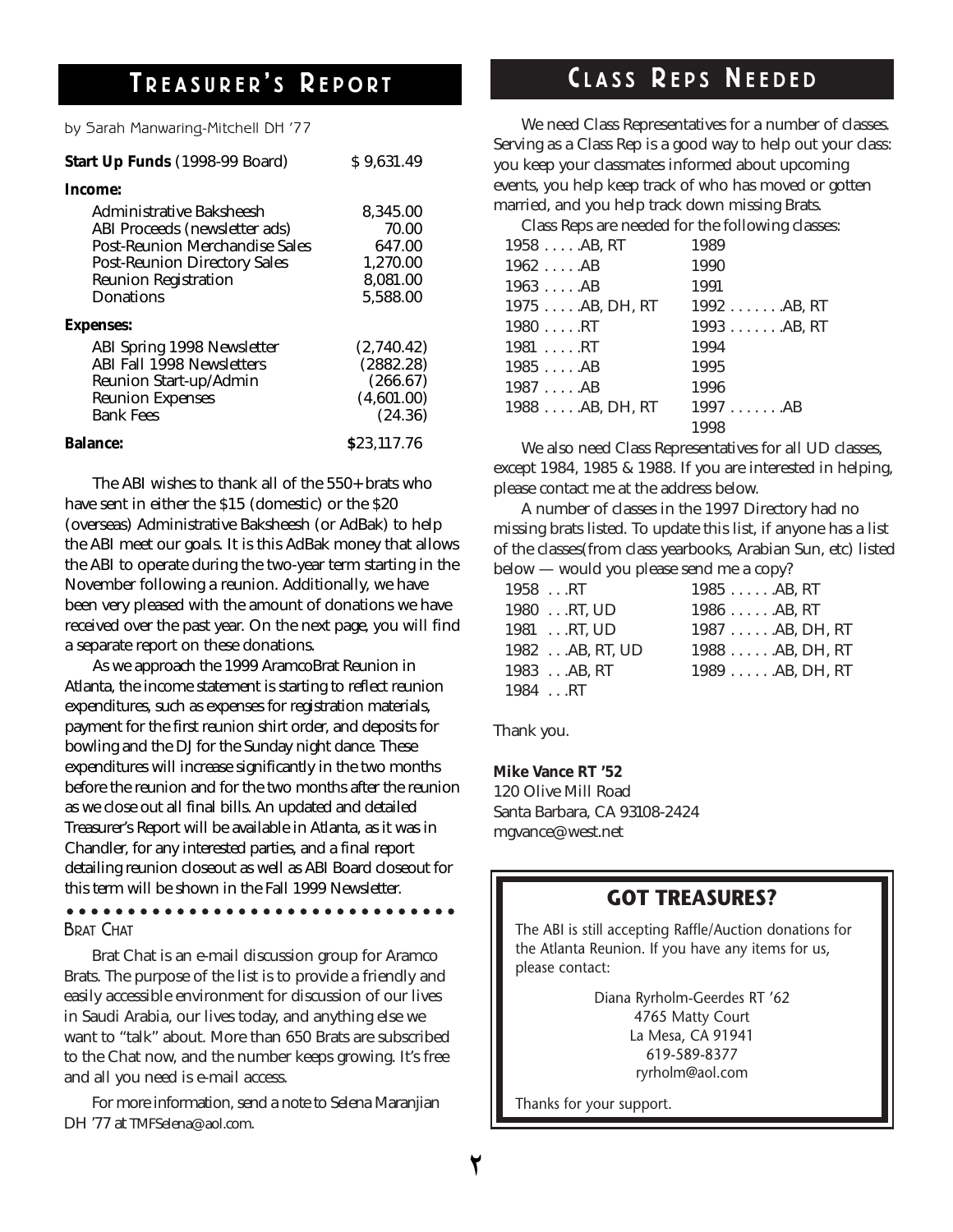# **A N D A B I G S H U K R A N T O…**

A while back the ABI asked all Brats (not just those attending the reunion) to help pay the costs of running the organization through a voluntary contribution called *Administrative Baksheesh.* A number of Brats went beyond paying their share of the ABI's costs and donated additional money to help us fund the organization. As of March 15, we had 58 anonymous donors and 105 nonanonymous donors, who gave amounts ranging from \$5 to \$1000.

CONTRIBUTION STATISTICS

Total contribution = \$5588 Total anonymous contribution = \$1841 Total nonanonymous contribution = \$3747 Average anonymous contribution = \$31.74 Average nonanonymous contribution = \$35.69

NUMBER OF CONTRIBUTORS BY YEAR 1950-59: 23 (\$580 total) 1960-69: 61 (\$2952) 1970-79: 61 (\$1531) 1980-89: 17 (\$500) 1990-99: 0



© 1999 AramcoBrats, Inc.. http://www.aramco-brats.com

BRATnews is published twice a year by AramcoBrats, Inc., 315 Ellington Street, Nacogdoches, TX 75961. All contents are the copyright property of ABI or the article author.

If you are interested in submitting an article or Letter to the Editor for publication, please contact Michael McCoy, 20 Paquawket Path, Groton, MA 01450 (mmccoy@tiac.net).

| <b>ABI Board</b>           |                                   |
|----------------------------|-----------------------------------|
| President:                 | Mike Crocker (DH '65)             |
| 1st VP. Reunion Oversight: | Diane Knipfel-Adams (AB '75)      |
| 2nd VP. Publications:      | Michael McCoy (RT '72)            |
| Treasurer:                 | Sarah Manwaring-Mitchell (DH '77) |
| Secretary:                 | Doral Zadorkin Allen (DH '66)     |
| Directory Coordinator:     | Mike Simms (AB '78)               |
| Database Coordinator:      | Sherri Dent-Moxley (DH '77)       |
| Director at Large:         | Mike Polhemus (DH '66)            |
| Director at Large:         | Diana Ryrholm-Geerdes (RT '62)    |
| <b>Fmail Coordinator:</b>  | Eric Hill (DH '63)                |
|                            |                                   |

NUMBER OF CONTRIBUTORS BY DISTRICT Abqaiq =17 (\$626 total) Dhahran = 106 (\$3077) Ras Tanura = 40 (\$1885) Udhailiyah  $= 0$ 

### SO PLEASE THANK YOUR ABI SPONSORS

Anonymous (58 sponsors) • Kenneth Duell RT '66 • Paul Neumann DH '78 • Masil Allen Blythe AB '54 • Donald Ehl RT '66 • Thomas Sales DH '75 • Janice Cyr Allen DH '65 • Robert Long DH '77 • Michael Polhemus DH '66 • Janice Wohlgethan Hawwa DH '66 • Scott Miller DH '62 • Nancy Bradfield Rice RT '50 • Michele McGrath LeBlanc AB '83 • Sean Melton RT '86 • Tarek Alian Shurrab DH '74 • Barry Clark RT '79 • Jane Crampton DH '62 • Wendy Cyr DH '64 • Gail Gantt RT '75 • Amjad Ghori DH '73 • Kevin Haug AB '68 • Eric Hill DH '63 • David Knoll RT '80 • Terry Landis DH '54 • Michael McCoy RT '72 • Pamela Rader Pauwels RT '68 • Walter Makowski RT '62 • Shannon Orr RT '77 • Eugene Colgan DH '55 • Milo Cumpston (Parent) • Joyce Hilsz Barton DH '60 • Carolyn Holm Emmerson DH '54 • Kenneth Kirwin RT '67 • Raymond Lovell DH '61 • Rory Rickwood RT '65 • Mary Schrader Tedsen DH '63 • Gordon Steward DH '65 • Carol Vandenborre Serventi DH '59 • Charles Walters RT '80 • Susan Williams Barba DH '64 • Bob Allen DH '62 • Ann Burba DH '67 • Shadi Dabit DH '69 • Liz Germani RT '84 • Debbie Gunter Coppenbarger DH '77 • Michelle Pippen DH '83 • Hania Shiblaq Saleh DH '77 • Lori Wainright DH '77 • Sheila Zercoe AB '75 • Peter Sundstrom DH '69 • Michelle Aslan Primmer DH '79 • Sherri Dent Moxley DH '77 • Frank Dolce DH '70 • Stan Elberg DH '53 • Diane England Bennett DH '66 • Randy Erickson RT '77 • Morgan M. Gray DH '70 • Anne Grignon DH '77 • Leslie Homolka Craigmyle DH '80 • Selena Maranjian DH '77 • Leslie McMillin Banando RT '62 • Brian Mulligan DH '76 • Erica Nadolski RT '84 • Gilbert Peterson AB '56 • Sissy Quick Kay DH '66 • Sue Waters Herbers AB '59 • Tony Webb DH '71 • Robert Williams AB '75 • Jeffrey Wohlgethan RT '63 • Bill Yaeger DH '71 • Jeff Yaeger DH '64 • John Alio DH '72 • Bradford Bates DH '62 • Judith Ann Boucher Peralta RT '53 • John Butterfield AB '69 • Larry Corry RT '54 • Albert Csaszar DH '77 • Jim Curry DH '79 • Beverly Demo AB '67 • Russ Dersch RT '65 • Deidre Halpin Ambrose DH '79 • Debbie Hendricks Taranik DH '84 • Debbie F. Johnson DH '71 • Twila Jones Morgan DH '62 • Steve Koenig DH '75 • Cindy Kriesmer Carr DH '67 • Teresa Muench Russell DH '78 • Ted Pasternak RT '64 • Robin Payne White DH '59 • Donald Raposo DH '51 • Virginia Rodriguez Wilson RT '79 • Mary Louise Singelyn Littlejohn DH '72 • Jim VanDerzee DH '80 • Rosemary Wakefield Buttermore RT '54 • Andrea Williams Roberts DH '83 • Elaine Wood Armstrong RT '58 • David Cook RT '76 • Alicia Erickson RT '81 • Gary Hawks AB '72 • Angela Hazelton DH '81 • Roger Koryus RT '69 • Janet Lake DH '77 • Charleen Leidecker Haws AB '65 • Kathye Neally Dunsmore DH '67 • Rita Roy McFarland RT '72 • Jackie Ward Strickland DH '68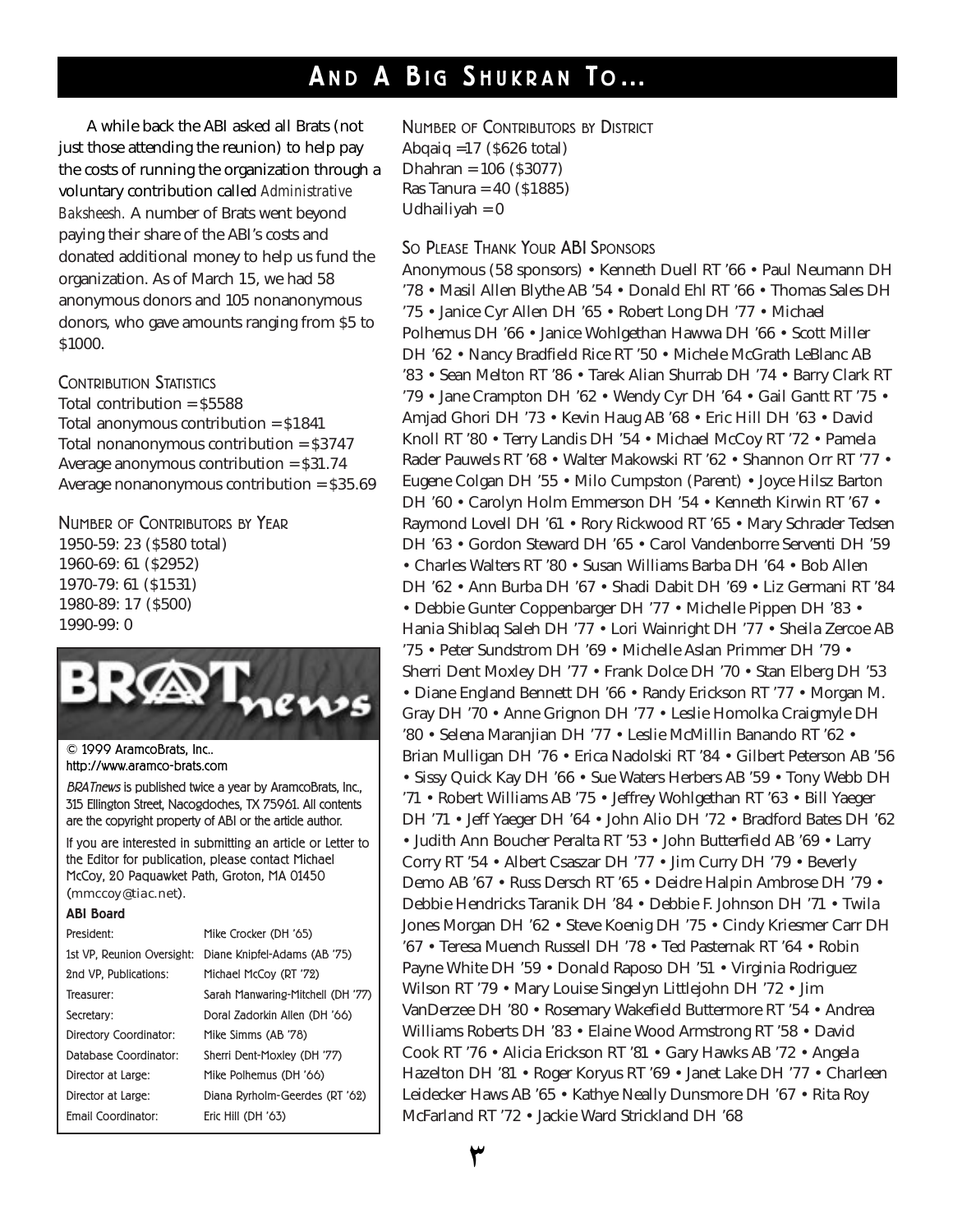by Michael McCoy RT '72

Once upon a time, we were all world travelers, intimately familiar with which international airports had the best bars and which airlines offered the best free cologne in the restrooms. Since leaving Arabia, however, some of us have done little travelling and may not be current with the latest in travel wisdom. The following is a compendium of travel advice I received from Brats and other sources.

#### BEFORE YOU LEAVE

- Order free low-fat or special airline meals at least 24 hours before your flight your meal will be fresher. Chutzpah points for ordering a kosher dinner.
- Use a copy machine to photoreduce documents you'd want in an emergency (a list of travelers' check numbers, a list of 800 numbers for lost/stolen credit cards, a copy of your passport picture page, a list of what you packed, prescriptions for medications and glasses) down as small as you can read them. Put this somewhere safe (not in your luggage or with your credit cards).
- Have a friend scan copies of your important travel documents on their computer. That way, you can have the documents e-mailed or faxed to you anywhere if you need them.
- See if anyone wants to share a room. Last time, the hotel filled up, and I had to be 8 miles away. By the end of the weekend, I ran into many who would have shared a room - but they never thought to tell anyone, like the organizers, who were being BATTERED by people because of the room shortage.
- Give the house a damned good cleaning before you go. The only thing more depressing than the end of a great vacation is coming home to a messy house.

#### WHAT TO PACK

- Paint your bags with big, bright designs or tie colorful ribbons around them for quick identification at the baggage claim. So many black bags, so little time!
- Pack an empty duffel bag. It takes almost no room when it's empty and you can carry your laundry and souvenirs home in it.
- People are going to want to hear about your life today. Bring lots of pictures of family, friends, pets, vacations, or whatever to pass around.
- Bring memorabilia (pictures, yearbooks, music) from your Aramco days to share with others. Don't forget your Saudi Arab abayas or thobes for the Saudi dress up photo event at the reunion.
- Don't forget to pack your hangover cure & suntan lotion! You don't want to have pay extra \$\$\$\$ for buying the stuff at the hotel gift shop (which probably won't be open when you need it most).
- Be sure to have your Brat luggage tag visible. Unless you're one of the gals with an armful of bangles and a pair of hubbly bubbly earrings that we can spot a terminal away, the Brat luggage tag will attract other Brats, making the miles pass if not more quickly, certainly more enjoyably.
- If you are travelling with someone, pack half your clothes in her bag, and carry half of hers in your luggage. If one bag gets lost, you at least have half your things.
- Put medication in your carry-on, not your luggage. Keep medications in their original containers so a pharmacist (or a customs inspector!) can identify them.
- After more than 30 years of traveling, I think the most important thing to take along with you when you travel is a sense of humor. One needs to get the attitude that life is too short to get upset with delays or any other travel problems.

' Travel Tips, Page ¶

# **TRAVEL TIPS BRAT CHAT GATHERING**

by Kathy "Abqaiqkath" Montgomery AB '64

You walk into the room, not knowing what to expect. You don't know who is who, or if you even want to know who is who. You look around. A table with an ice bucket holds a bottle of fine wine. Who's sitting at that table? The Golding brothers, of course. You hear laughter and your eyes dart to the source. Who's the joke teller there? Sami Boulos – is that you?? In a corner is a small uprising that's being calmed by… Selena. (Who else?!) At a nearby table is a bedu telling tales. You got it – it's Mike Crocker remembering how many times his mother hit him on the head with her frying pan. Ted Speers and John Cumpston are there, too. Are they serious??? Or not??? Gary Barnes is there with his thermometer, barometer, mister, and oleander. Who is that woman passing out Lion Bars? Someone is showing recent photos of Rahima. Lynn Goldsborough Porter and Robin Norberg Kennedy are reminiscing about the hobby farm. Close at hand is Lynn's bowling ball and bag…with its state of the art, highly sensitive antitheft device activated. Nancy Schaefer Crays and Bill Crawley are discussing the differences between Aramco in the 50's and the 80's with Amanda Nadolski Barnard and Kelaine Devine. Elizabeth Bowler Morley is spinning yarns (no pun intended) with her carefully chosen words… Against the back wall are a bunch of guys hugging and crying. That would have to be the "boys" who played baseball on our beloved Aramco sand. Reunited at last. Suddenly you hear an unfamiliar voice. Who else could it be but Kathy Montgomery saying, "And the big winner for the Best Small World Story is …" Who in their right mind (well, that's a bad choice of words when referring to Brats...) would want to miss this? None of us would. The Brat Chatters' Gathering on Friday night will definitely be a highlight of this reunion. So don't miss it. For any reason.

If you would like to add photos, brief memories, or a link to a page about a Brat listed on the ABI "In Memory" page, please contact mcrocker@lcc.net or sallyd@texas.net.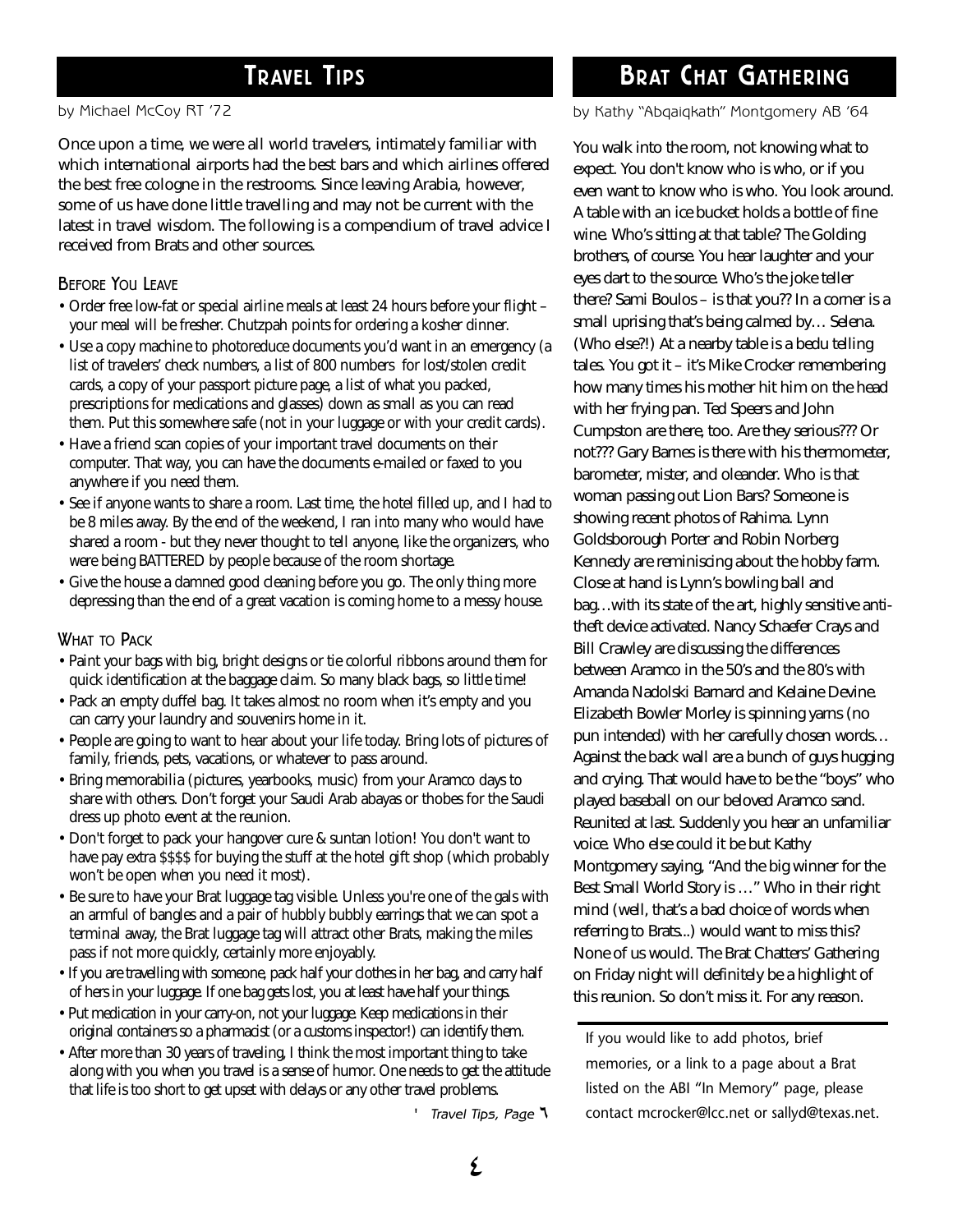#### ' Reunion '99 Update (from Page  $\setminus$ )

about 25% ahead of the reunion 2 years ago. I urge everyone to return their reunion packets as soon as possible and to book your room. If all 400 rooms are taken, don't worry, we've made arrangements for extra rooms at nearby hotels. We expect to have 600-800 attendees.

If you have never been to a reunion, you can't imagine how much fun it is to reunite with old friends. You'll find yourself talking with folks you haven't seen in many years and feeling like you just saw them yesterday. And don't worry, we're all older, grayer, heavier, and more wrinkled than we were when we finished 9th grade. Don't think of yourself as old, think of yourself as mature…finally!

Call everyone you know and cajole, threaten, or otherwise coerce them into coming. If you have any questions, you can call Doug at 770-984-2292 (W), 770-971-8499 (H), or email him at romine@mindspring.com

Take care and we hope to see all of you in a few short months.

Doug Romine AB '64 Sheila Zercoe AB '75

 $\overrightarrow{0}$ 

**ABI BOARD ELECTION • 1999–2001**

AramcoBrats, Inc. was formed more than three years ago to ensure that Brats have a perpetual organization to help bring them together every two years and to disseminate information so Brats can stay in contact with old friends. Under the ABI charter, we vote for a slate of officers every two years. You can vote for candidates for the ABI board in one of two ways. If you are not planning on attending the Brat Reunion, you can mail the ballot at the bottom of this page to Michael Polhemus **by May 15, 1999**. If you are coming to the reunion, you can mail your vote by 5/15 or vote at the reunion any time before the Annual Meeting.

Since the last election, the ABI Board has made the following changes to the ABI bylaws. We now ask you to approve these changes.

- Election of Officers Under the revised process, the President, Vice President, Secretary, and Treasurer are elected. Since the Publications Officer and the Reunion Oversight Officer (formerly Vice President positions) are more technical than representative in nature, these positions are now appointed by the ABI Board.
- Organization Termination Should the ABI cease as a not-for-profit organization or be terminated as an organization, any funds on hand will be placed into an interest bearing savings account, titled AramcoBrat Fund. Three past officers of the most recent ABI shall be appointed and act as trustees on the account, which will be used for future reunions.

President

Vice President

 $\Box$  Michael Crocker DH '65

□ Diana Ryrholm-Geerdes RT '62

■ \_\_\_\_\_\_\_\_\_\_\_\_\_\_\_\_\_\_\_\_\_\_\_\_\_\_\_\_\_\_\_\_\_\_\_\_\_\_

■ \_\_\_\_\_\_\_\_\_\_\_\_\_\_\_\_\_\_\_\_\_\_\_\_\_\_\_\_\_\_\_\_\_\_\_\_\_\_

### **A B I B OAR D • E LEC TION B ALL O T • 19 9 9-2 0 01**

### PLEASE VOTE! MAIL-IN DEADLINE: MAY 15! Mark ONE name in each category. Use the blank space to enter write-in votes.

The names on this ballot are nominees whose names were submitted for elected positions. Each Brat is entitled to one vote. You can cast your vote by mail or you can vote at the reunion. If you are mailing your ballot, please do so before May 15, 1999.

Votes will be tabulated at the Reunion by ABI board members and at least three randomly selected reunion attendees. Results will be announced at the reunion and published in the next ABI newsletter.

| 1010 DUI :     |                              |                              |         | Secretary                         |  |  |
|----------------|------------------------------|------------------------------|---------|-----------------------------------|--|--|
| Signature:     |                              |                              |         | Doral Zadorkin Allen DH '66       |  |  |
|                |                              |                              |         |                                   |  |  |
| Name:          |                              |                              |         |                                   |  |  |
|                | Middle<br>First              | Maiden                       | Last    | Treasurer                         |  |  |
| District/Year: |                              |                              |         | Kathy Montgomery AB '64<br>$\Box$ |  |  |
|                | District (DH, RT, AB, or UD) | Year of 9th Grade Graduation |         |                                   |  |  |
| Address:       |                              |                              |         |                                   |  |  |
|                | Street/Post Office Box       |                              |         | <b>Bylaws Approved</b>            |  |  |
|                | City                         | State/Country                | $ZIP+4$ | Yes<br>No                         |  |  |

**Mail to: ABI Nominating Committee, c/o Michael Polhemus, 3600 Carla Court, Granbury, TX 76049-5828**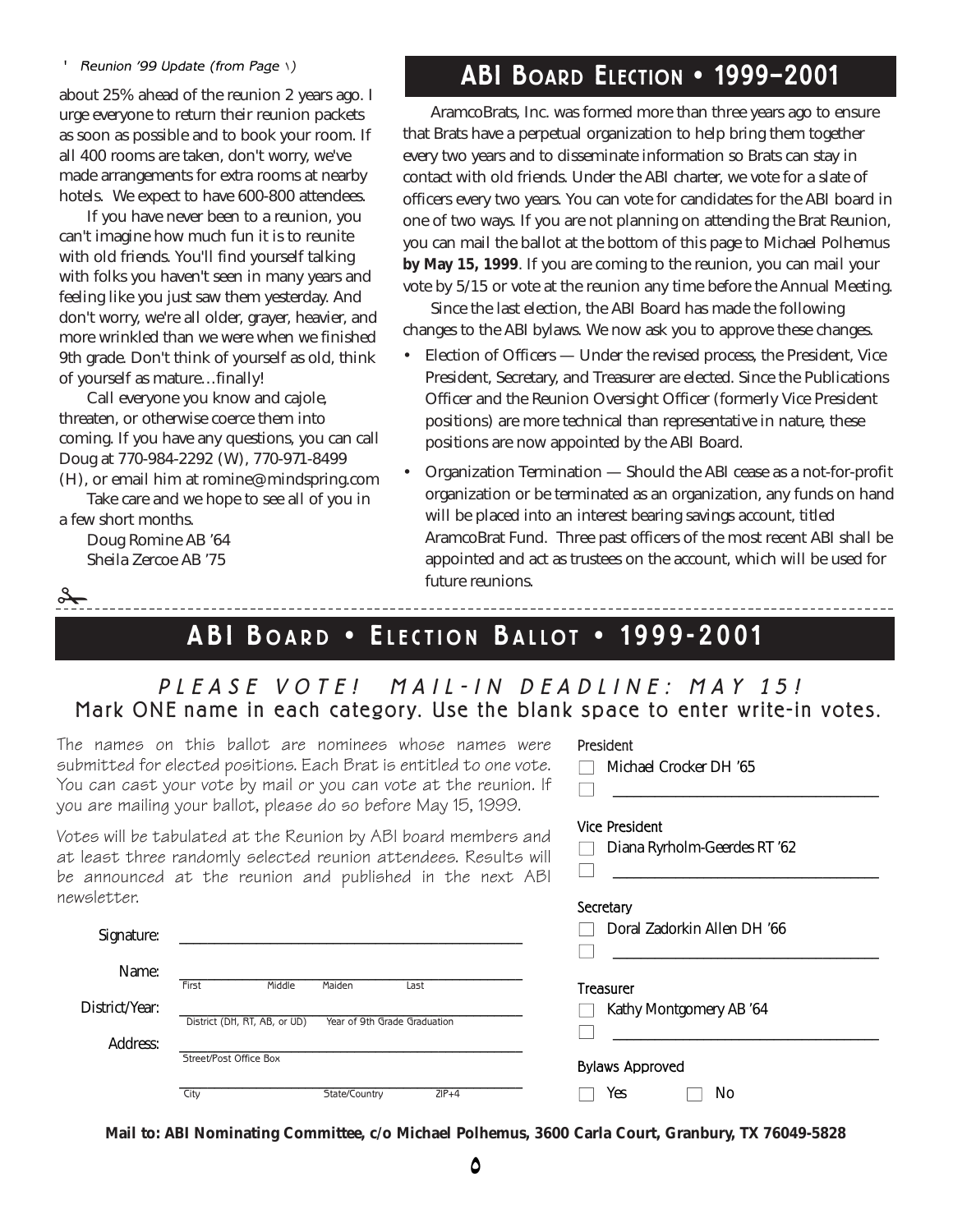### ' Travel Tips (from Page  $\mathfrak{t}$  )

### YOUR CARRYON BAG IS YOUR BEST FRIEND

- If you plan for the worst, you'll be ready for anything. Things to consider: cellular phone, socks, underwear, toiletries, important documents, sewing kit, snacks for when the flight is late, slippers, an inflatable neck pillow, Kleenex, safety pins (to hang my jacket or bag in front of me on the plane), a roll of quarters, ziplock bags of various sizes, Swiss Army knife, plenty of film, a small roll of duct tape, and a tube of SuperGlue.
- Pack Walkman-type headphones, even if you don't bring a CD or tape-player. Most airline seats have a stereo jack. On long flights, you can use your own headphones – they save you the cost of a movie and they sound better than the airline headsets.
- Pack plenty of bottled water. Air on planes gets dried out when it's filtered, which will leave you feeling thirsty and makes you susceptible to colds.
- Put fresh batteries in a battery-powered device but reverse one. That way, the batteries are where they belong and they won't be dead when you need them.

### AT THE AIRPORT

- Leave early. Travelling on a holiday weekend can mean long lines, parking problems, and heavy traffic around airports.
- Seats on emergency exit rows give you extra legroom, but you get a tiny tray table. The smoothest ride is usually over the wing. You'll be sitting within feet of enormous containers of aviation fuel, but what the hell.
- Experts disagree on whether security scanners hurt film. You can check your camera gear safely, but put your film (exposed and unexposed) in a clear

### **Reunion: Last-Minute Instructions**

If you want to attend the reunion in Atlanta (May 27-31, 1999), but still haven't taken care of the necessary paperwork, here's a quick list of what you need to do to register:

- □ **Send Survey Form.** Send the Reunion Survey to the committee (PO Box 429, Lithia Springs, GA 30122). If you don't have the survey form, g o to www.aramco-brats.com and print the Reunion Survey form. The form is also available in the November '98 issue of the ABI newsletter.
- □ **Send Admin Baksheesh.** Send \$15 (\$20 if you live outside the USA) Baksheesh to the ABI treasurer (Sarah Manwaring Mitchell, 5923 Fairview Woods Dr., Fairfax Station, VA 22039). This helps pay for newsletters, reunion mailings, and general ABI operation.
- □ **Make hotel reservation.** Call the Crowne Plaza Ravinia (800 554-0055). Tell them you're an AramcoBrat so you get the special rate of \$65 per room per night.
- □ **Make airline reservations.** American Airlines is offering a discount for Brats flying to the reunion. Call their group travel folks at 800 433 1790 and give them group number A5159UB. They are offering a 5% discount off the lowest available fare if you book more than 30 days in advance.
- □ Wait for your reunion registration packet to arrive (This will only be sent after you send your survey form and Baksheesh.)
- □ **Send in your reunion registration forms and fees.** Do hurry, as the deadline was March 31. You may still register but MUST include a \$10 per person late fee.

If you have any questions, contact co-chair Sheila Zercoe at szercoe@mindspring.com or (770) 577-1331.

ziplock bag and have it inspected visually at the security gate. Same with laptops.

- Before you go through security, put anything that might set off the metal detector (keys, coins, etc.) in a ziplock bag and put it in your carry-on bag.
- Airports take security seriously. Carry a government-issued ID (passport or driver's license). Be ready to demonstrate that your laptop or tape player works when boarding aircraft.
- If the airline cancels your flight, don't rush the ticket counter to rebook. Head to the nearest telephone and dial the airline's 800 number to go to "the front of the line."

### ON THE PLANE

- If you ask for orange juice, they pour it out of a carton. If you ask for tomato juice, you get the whole can. Ask for extra peanuts.
- Wear comfortable clothing and shoes you can slip on and off. A long flight is not the time to worry about fashion.
- Audiobooks are a good way to pass time.
- You can usually find a channel on the airplane music console that lets you eavesdrop on conversation between your pilot and the tower.
- Babies cry. That's just what they do. Annoying as hell, I know, but just keep telling yourself that it's an act of God and there's nothing you can do about it.
- Bring a pair of disposable foam earplugs. They cost about fifty cents and they can save your sanity. If you want to make a friend for life, bring an extra pair and give them to the person next to you.

#### AT THE REUNION

- Pizza can be delivered right to your room.
- Have a bottle of something in your room for visitors. Also NICE random snacks (Brie, crackers, fruit). Schedules get turned around during a wild weekend.
- Be careful about how much you drink it is *such* a horrible waste of time to be dragging around all morning with a nasty hangover.
- Polaroid cameras are expensive but fun. You can share pictures with others and do immediate retakes if a picture doesn't turn out.
- Film is cheap. Take lots of film with you and shoot absolutely everything you want.
- Get your film developed at the reunion. It may cost a dollar or two more, but you'll know almost immediately if that picture of you next to your eighth grade girlfriend didn't turn out.
- Don't forget to tip the hotel maids. You just spent several days rumpling up beds, leaving glasses everywhere, and throwing towels on the floor. Good Lord, the awful messes they've cleaned up!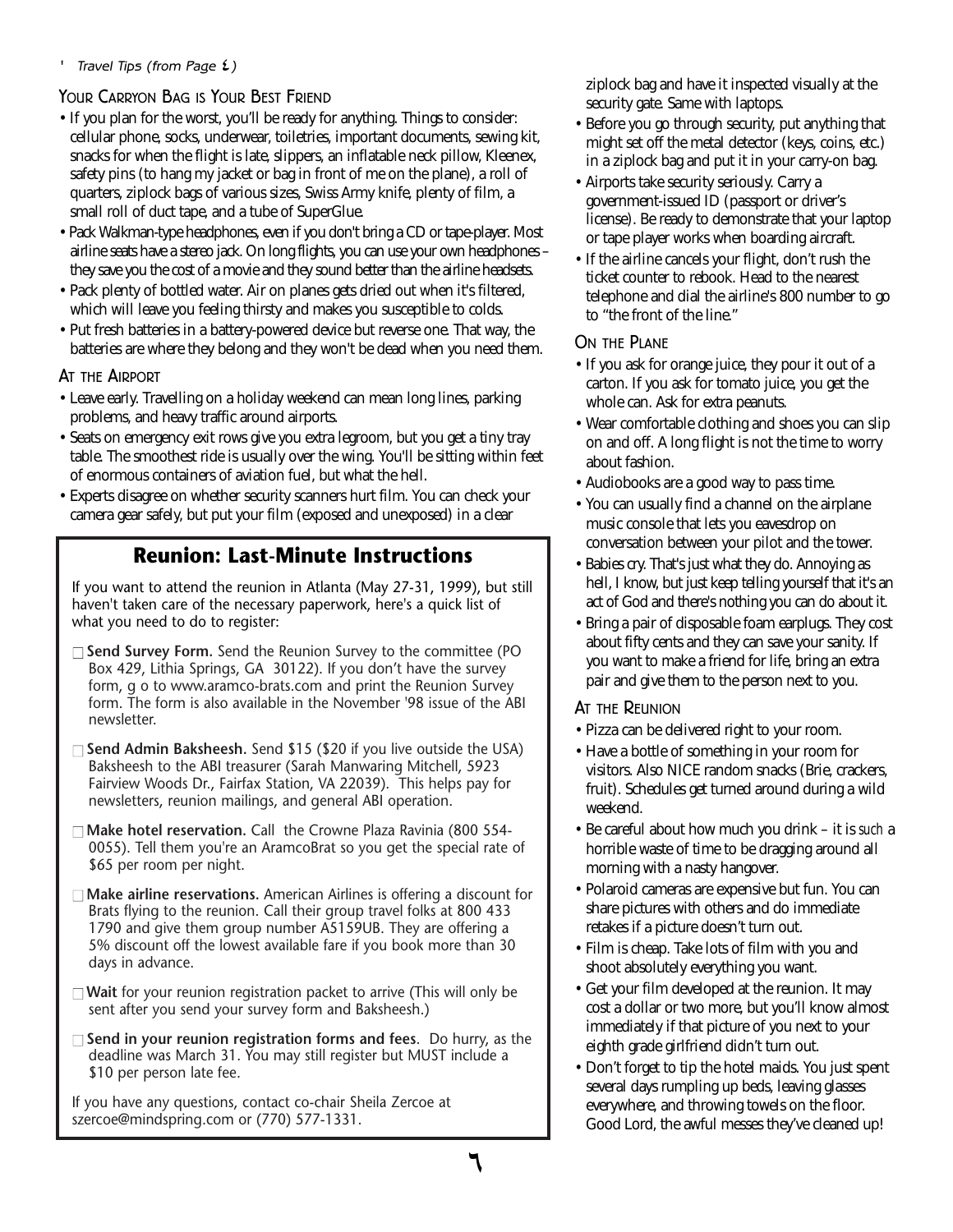**ABI Bulletin Board**  $\frac{1}{T^O}$  post a bulletin **Boar**<br>write or email write or email nail<br>Michael McCoy<br>Paguaut 20 Paquawket Path<br>Groton, MA 21 Groton, MA 01450 mmccoy@tiac.net<br>b5 for the *£* mmccoy@tiac.net<br>\$1/line after the first five lines<br>\$1/line after that. Make chartes, 95 for the first five line<br>\$1/line after that. Make checks<br>payable to the ABI. The ADI Figure after that. Make checks<br>payable to the ABI. The ABI board<br>reserves the right to decline .<br>tem it deen. revable to the ABI. The ABI boa,<br>reserves the right to decline and<br>item it deems inconsistent windows<br>the goals of windows item it deems inconsistent with<br>the goals of the consistent with<br>the goals of the Aramcore. Form it deems inconsistent with<br>the goals of the AramcoBrats, Inc.

 $\frac{1}{\sqrt{2}}$ 

Aramco, Saudi, and Middle-Eastern stuff for sale. Check out the website at http://www.teleport.com/~christo/. Make an offer and it could be yours! christo@teleport.com.

**Office Supplies** - Russ Dersch RT '65 and ATKINS Office Products have arranged a proprietary discount program to benefit AramcoBrats, their employers, and ABI. Place your orders for office supplies with the ATKINS Office Products superior customer service department at (800) 289-5672, request a catalog be sent to you, identify yourself as an AramcoBrat, and you will receive your proprietary discount. The ABI will receive a donation for each order placed through this special program.

**Financial Services** - The DERSCH Group (Russ Dersch RT '65), a registered representative of Transamerica Financial Resources, Inc in PA, NJ, and DE, offers a wide range of insurance and financial services. Those services include: Life and Health Insurance, Stocks, Bonds, Mutual Funds, 403b and 401k plans with rollover options, IRAs, IRA Rollovers, Educational IRAs, fee-based investment programs, along with financial and estate planning. For more information, contact Russ toll-free at (888) 467-8886 or by email at russder@aol.com or by fax at (609) 467-6116. Who better to watch out for your best interest than a fellow Brat?

# CHANGE OF ADDRESS CARD - LET US KNOW YOU'VE MOVED

**We want to make sure Brats everywhere can stay in touch. Please help us accomplish this by letting us know if your address information has changed.**

|              | Name:           |                              |        |                              |         |  |
|--------------|-----------------|------------------------------|--------|------------------------------|---------|--|
|              |                 | First                        | Middle | Maiden                       | Last    |  |
| <b>RINT</b>  | District/Year:* |                              |        |                              |         |  |
|              |                 | District (DH, RT, AB, or UD) |        | Year of 9th Grade Graduation |         |  |
| Δ.           | Address:        |                              |        |                              |         |  |
| ш            |                 | Street/Post Office Box       |        |                              |         |  |
| $\mathbf{v}$ |                 |                              |        |                              |         |  |
| ⋖<br>ш       |                 | City                         |        | State/Country                | $ZIP+4$ |  |
|              | Telephone:      |                              |        |                              |         |  |
|              |                 | Area Code/Country Code       |        | Telephone Number             |         |  |



**Mail to: AramcoBrats, Inc., c/o Sherri Dent-Moxley, 675 Cypress Tree Drive, Rock Hill, SC 29730-9271 U.S.A.**

*\* Year you graduated from 9th grade and district where you lived at graduation. If you did not graduate from an ARAMCO school, year you would have graduated and last district where you lived.*

✁

# ADMINISTRATIVE BAKSHEESH - I WANT TO SUPPORT THE ABI

# **Your contributions keep ABI alive — please respond today!**

|                       | Name:           |                                                             |                              |         |                                                                                       |
|-----------------------|-----------------|-------------------------------------------------------------|------------------------------|---------|---------------------------------------------------------------------------------------|
|                       | District/Year:* | Middle<br>First                                             | Maiden                       | Last    | 1997-1999 Administrative Baksheesh:<br>$(S15 \text{ U.S} / \text{$20 International})$ |
| $\boldsymbol{\alpha}$ | Address:        | District (DH, RT, AB, or UD)                                | Year of 9th Grade Graduation |         | <b>Additional Contribution:</b><br>Anonymous contribution – Please do                 |
| $\Omega$<br>ш         |                 | Street/Post Office Box                                      |                              |         | not include my name in list of donors                                                 |
| n<br>⋖                |                 | City                                                        | State/Country                | $ZIP+4$ | Total:                                                                                |
| ш                     | Felephone:      | Area Code/Country Code                                      | <b>Telephone Number</b>      |         | Please make checks payable to AramcoBrats, Inc.                                       |
| $\mathbf{a}$          |                 | This is New Address Information — Please Update ABI Records |                              |         |                                                                                       |

#### **Mail to: AramcoBrats, Inc., c/o Sarah Manwaring-Mitchell, 5923 Fairview Woods Drive, Fairfax Station, VA 22039 U.S.A.** *\* Year you graduated from 9th grade and district where you lived at graduation.*

*If you did not graduate from an ARAMCO school, year you would have graduated and last district where you lived.*